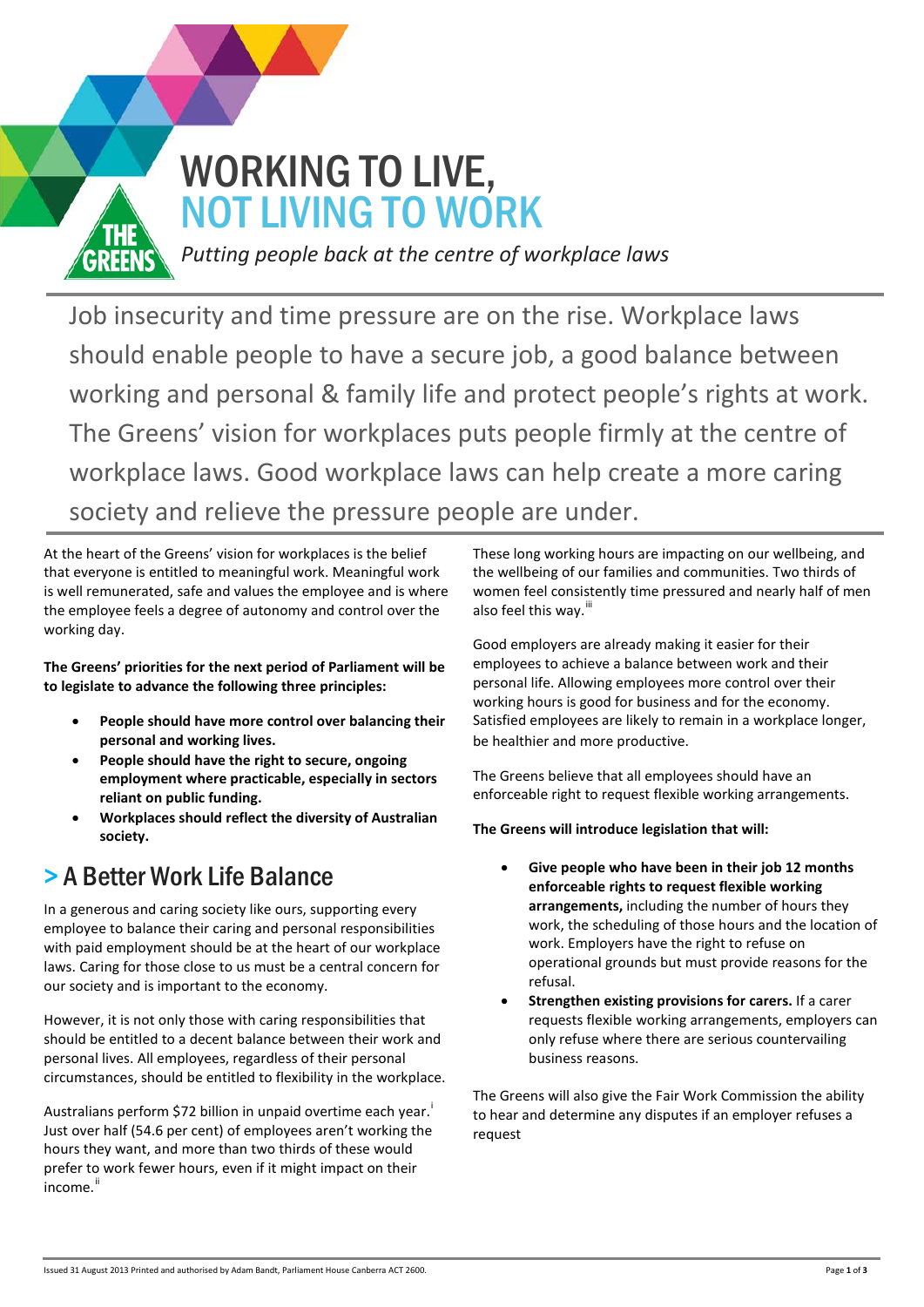## > More Secure Work

Around 40% of all workers in Australia today are in insecure work<sup>"</sup> and don't enjoy guarantees such as regular and predictable hours and pay, access to paid leave and other entitlements or ongoing job security. Insecure work can make people feel that they have little control over their working lives and creates insecurity and anxiety around both income and ongoing employment.

Insecure work disproportionately affects women. Over half of all casual employees are women,  $v$  reflecting a need to balance the demands of work and caring responsibilities. However, there is no evidence to suggest that casual work facilitates a better work and life balance.

Insecure work is most common in the retail and hospitality industry<sup>[vi](#page-2-5)</sup>, however there has been an increase in the use of fixed term and rolling contracts in the education sector. In our public schools, fixed term contracts account for around 20% of all positions. Vil In the TAFE sector, the figure is as high as 70%<sup>Vili</sup> and in universities as little as a third of the workforce is in ongoing employment.<sup>[ix](#page-2-8)</sup> It is unacceptable that public money is being used to drive job insecurity in the education sector.

The Greens believe that everyone has the right to secure, ongoing work if they want it. Secure work creates stability for families and caring communities. Regular work hours mean that families are able to plan ahead and create routines that work for them. Regular pay means that households can manage their finances more effectively. A regular work schedule means that individuals can also commit more easily to recreational activities such as playing in a local sports team or contributing to their community through regular volunteering.

There are many jobs and industries where people are employed casually for long periods of time. Employees in casual positions where the work is likely to continue indefinitely should be able to request their position be made permanent.

#### **The Greens will introduce legislation that will:**

- **Provide a pathway for any casual or rolling contract employee who has been in a workplace for more than 12 months to request a move to secure, ongoing work.**
- **Allow unions and employer organisations to make applications to the Fair Work Commission for 'secure employment orders' on a sector or industry-wide basis.**
- **Small business will be exempt from the legislation**

The Greens will also provide a better deal for employees in those sectors which receive substantial Federal funding by initiating a Senate inquiry into how the expenditure of Commonwealth money can be tied to greater job security. This would help teachers, university staff, those in the medical research and federally funded community, health and employment services sectors. The aim will be to limit the use of rolling contracts and the casualisation of the workforce, recognizing that in limited circumstances such employment methods will be appropriate. (The inquiry would likely report after the current round of agreements for funding state public schools and universities have commenced, meaning current negotiations would not be affected. )

**In higher education, the Greens would establish a fund of \$120m over 3 years, available on a competitive basis, to encourage the creation of 4,000 continuing academic career positions to permanently replace about 20,000 casual hourly paid academic jobs, so our best and brightest young minds can make a contribution to our universities. This would also be an important measure to improve the quality of the student experience, with more staff able to provide the support which students need.**

### > Representative Workplaces

The Greens believe that workplaces should reflect the diversity of Australian society and that everyone should have equal access to meaningful paid employment. Two areas where we are falling behind as a country are the employment of newly arrived migrants and people with a disability.

The workforce participation rate is around 30% lower for people with a disability.<sup>[x](#page-2-9)</sup> This is despite the fact that people with a disability report wanting to engage in quality employment. And employing someone with a disability makes good business sense. Studies indicate that the employment of people with disability can lead to increase productivity, reduced absenteeism and a more positive workplace culture.<sup>[xi](#page-2-10)</sup>

Newly arrived migrants face significant barriers to employment. These include a lack of Australian work experience, visa restrictions and difficulty in getting qualifications recognised and thus having to work in low paid jobs despite having higher qualifications. Unemployment and under-employment is higher amongst people from refugee and migrant backgrounds. In a recent study, over half of newly arrived migrants said that finding employment would help them to participate more in Australian life.<sup>[xii](#page-2-11)</sup>

#### **The Australia Public Service (APS) should lead the way.**

The APS is in a unique position to lead the way on the employment of people with a disability and those from non-English speaking backgrounds.

Almost 20% of Australians identify as having a disability<sup>[xiii](#page-2-12)</sup> but the number of people with a disability employed by the APS dropped to 2.9% of the entire workforce in 2012.<sup>[xiv](#page-2-13)</sup> Similarly, 1 in 4 people in Australia identify as being from a non-English